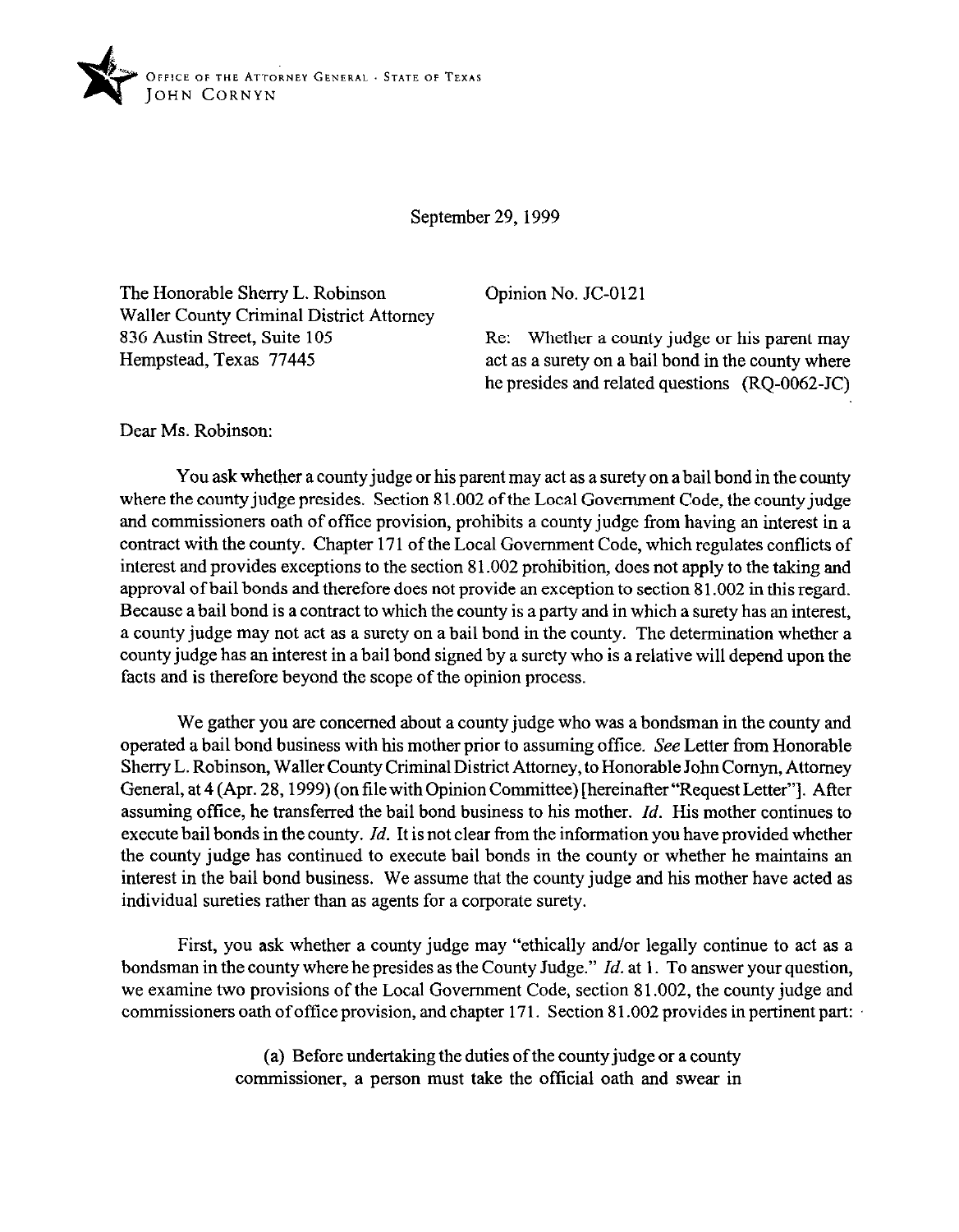writing that the person will not be interested, directly or indirectly, in a contract with or claim against the county except:

(1) a contract or claim expressly authorized by law; or

(2) a warrant issued to the judge or commissioner as a fee of office.

.

TEX. LOC. GOV'T CODE ANN. § 81.002(a) (Vernon 1999). Section 81.002 states a strict rule against conflicts of interest. It has been partially repealed by chapter 171, see infra, but prior to the partial repeal, it barred county commissioners from having any interest, no matter how small, in a contract with the county. See Tex. Att'y Gen. Op. No. H-624 (1975) (county barred from contracting with a farmers' cooperative in which one commissioner owned a share).

Chapter 171 now permits a county judge or commissioner to have an interest in a contract with the county if the contract falls within the ambit of that chapter. As this office has explained, "Chapter 17 1 creates an exception in the oath required by section 8 1.002 to the extent that it permits a county judge or county commissioner to have a direct or indirect interest in a contract with or claim against the county." Tex. Att'y Gen. Op. No. DM-279 (1993) at 4. But chapter 171 does not repeal the oath of office provision with respect to contracts to which it does not apply. This office recently concluded, for example, that because chapter 171 did not reach employment contracts between members of a governing body and the political subdivision they govern, the oath of office provision' applied to, and prohibited, an employment contract between a county commissioner and the county. See Tex. Att'y Gen. Op. No. JC-0061 (1999). And, this office has concluded that chapter 171 does not apply to a contract between a county commissioner and a tax assessor-collector for payment of delinquent taxes, including county taxes, because the "contract . . is not subject to a vote by the commissioners court." Tex. Att'y Gen. LO-96-135, at 2. The oath of office provision applied, however, because it is not limited to contracts with the county entered into by the commissioners *court. See id.* at 2-3.

Chapter 171 does not apply to and therefore does not create an exception to the oath ofoffice with respect to bail bonds because a commissioners court plays no role in the taking and approval of bail bonds. In this state, the taking and approval of a bail bond is governed by either chapter 1704 of the Occupations Code, formerly article 2372p-3 of the Revised Civil Statutes,' or chapter 17 of the Code of Criminal Procedure. In a county governed by chapter 1704, the bail bond board licenses and regulates bondsmen, and the sheriffmust generally accept the bail bond of a licensed bondsman. See TEX. Occ. CODE ANN. § 1704.201. The taking and approval of bail bonds in Waller County,

<sup>&#</sup>x27;The Texas Occupations Code enacted by the 76th Legislature is the codification of a variety of licensing statutes, including former article  $2372p-3$ . See Act of May 13, 1999, 76th Leg., R.S., ch. 388, § 1, secs. 1704.001-.306, 1999 Tex. Sess. Law Serv. 1431, 2279; *id.* § 6(a), 1999 Tex. Sess. Law Serv. at 2439-40 (repealing article 2372p-3 of the Revised Civil Statutes). For ease of citation, this opinion will refer to the provisions of chapter 1704 as they will be codified in the Texas Occupations Code.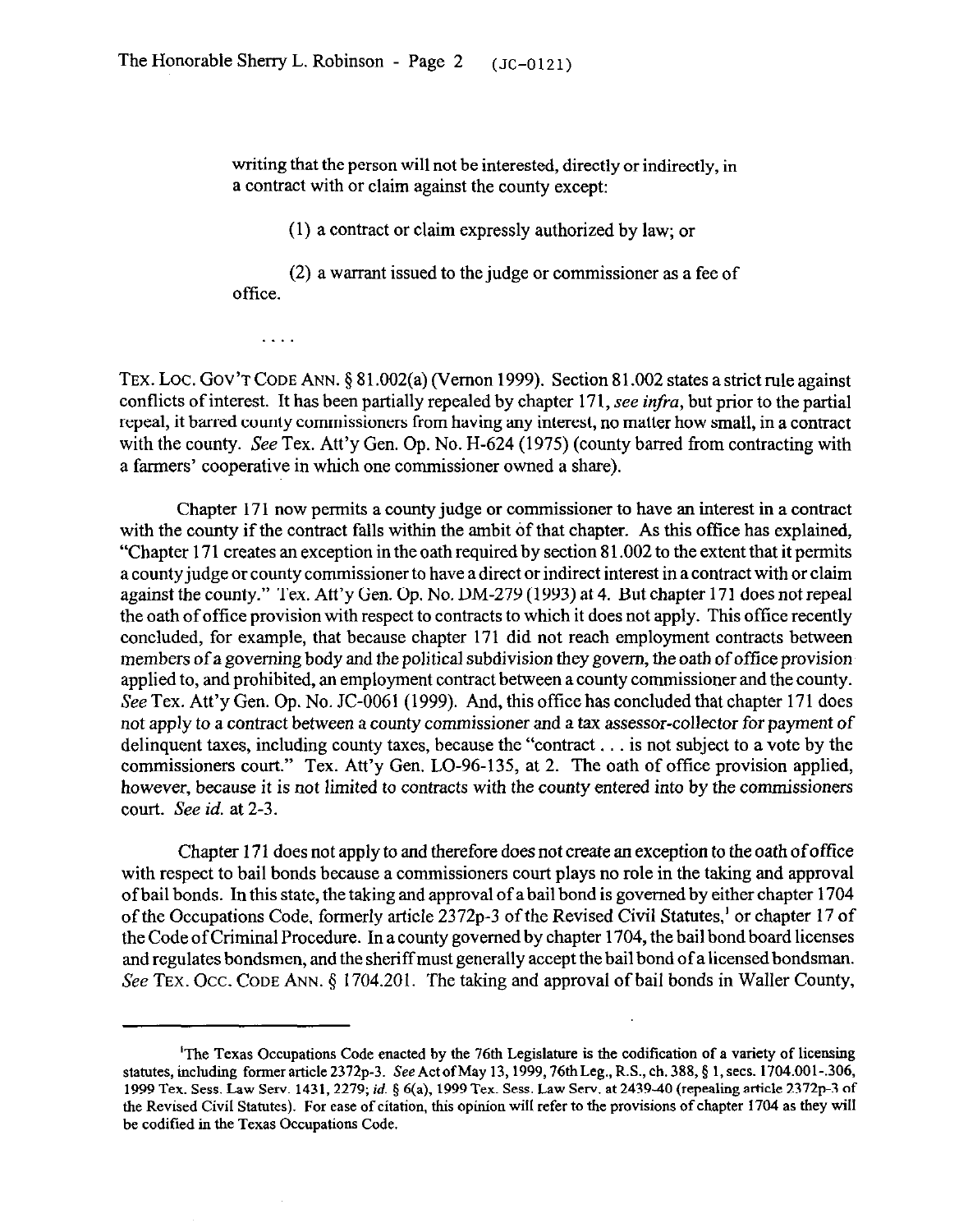which has a population of less than 110,000 and has not exercised the option to establish a bail bond board, is governed by chapter 17 of the Code of Criminal Procedure rather than **chapter 1704 ofthe**  Occupations Code. See *id.* § 1704.002 (provisions of this chapter apply only to the execution of bail bonds in counties having a population of more than 110,000, or in counties of less than 110,000 where a board has been created); *see also Castaneda Y. Gonzalez, 985* S.W.2d 500, 503 (Tex. App.-Corpus Christi 1998, no pet.) (chapter 17 of the Code of Criminal Procedure controls the taking of bail bonds in county not subject to former article 2372p-3); Tex. Att'y Gen. Op. No. DM-483 (1998) (same). Under chapter 17, a bail bond is taken by a "court, judge, magistrate or other officer" who has authority to test the sufficiency of the security offered. See **TEX. CODE GRIM. PROC.** ANN. arts. 17.11, 5 1; 17.13; 17.14 (Vernon 1977).

Whether a county is governed by chapter 1704 of the Occupations Code or chapter 17 of the Code of Criminal Procedure, the commissioners court plays no role in the taking or approval ofbail bonds. Because the commissioners court does not approve bail bonds, chapter 171 does not apply. See Tex. Att'y Gen. LO-96-135, at 2 (chapter 171 of the Local Government Code does not apply to a "contract [that] . . is not subject to a vote by the commissioners court"). Without chapter 171 to provide a mechanism for a county judge or commissioner to avoid the conflict of interest, section 8 1.002 will prohibit a county judge from acting as a surety on a bail bond if a bail bond is a contract in which a surety has an interest and to which the county is a party.

An individual acts as a surety on a bail bond either by signing it personally, see TEX. CODE CRIM. PROC. ANN. art. 17.08(4) (Vernon 1977), or, in certain circumstances, authorizing an agent to do so on his or her behalf, see, *e.g., Zidell* Y. *State,* 530 S.W.2d 577 (Tex. Crim. App. 1975) (concluding that bondsman had adopted signature of agent); *Weddel v. State, 756* S.W.2d 76 (Tex. App.-El Paso 1988, no pet.) (same). A bail bond is a contract in which a person who acts aa surety has an interest and to which the county is a party. First, a bail bond "is a written undertaking entered into by the defendant and his sureties for the appearance of the principal therein before some court or magistrate to answer a criminal accusation." **TEX. CODE GRIM. PROC. ANN.** art. 17.02 (Vernon 1977). Thus, a bail bond is a contract between the surety and the state. See Morin v. *State, 770*  S.W.2d 599, 599 (Tex. App.–Houston [14th Dist.] 1989), pet. dism'd per curiam, 800 S.W.2d 552 (Tex. Crim. App. 1990) (en bane); *Keith v. State,* 760 S.W.2d 746, 747 (Tex. App.-Fort Worth 1988), *aff'd*, 802 S.W.2d 690 (Tex. Crim. App. 1990) (en banc). Second, although a bail bond must "be made payable to 'The State of Texas,"' see **TEX. CODE GRIM. PROC. ANN. art. 17.08(l)** (Vernon 1977), the county is party to the contract. Under article 22.02 of the Code of Criminal Procedure, a bail bond is forfeited if the defendant fails to appear and "judgment shall be entered that the State of Texas recover of the defendant the amount of money in which he is bound, and of his sureties, if any, the amount of money in which they are respectively bound, which judgment shall state that the same will be made final, unless good cause be shown why the defendant did not appear." *Id. art.*  22.02 (Vernon 1989). Under article 103.004, an officer who collects bail bonds recovered in the name of the state "shall deposit the money in the county treasury." *Id. art.* 103.004(a), *amended by*  Act of May 27, 1999, 76th Leg., R.S., H.B. 3173, 5 1; see *also* Tex. Att'y Gen. Op. No. O-4894 (1943) at 3 ("In order to compensate the county in which a criminal prosecution is had, provision[] is made by [the predecessor to article 103.004] for the payment to that county of the amount collected from forfeited Bail Bonds; the sums are not required to be paid into the State Treasury for the benefit of the State at large.").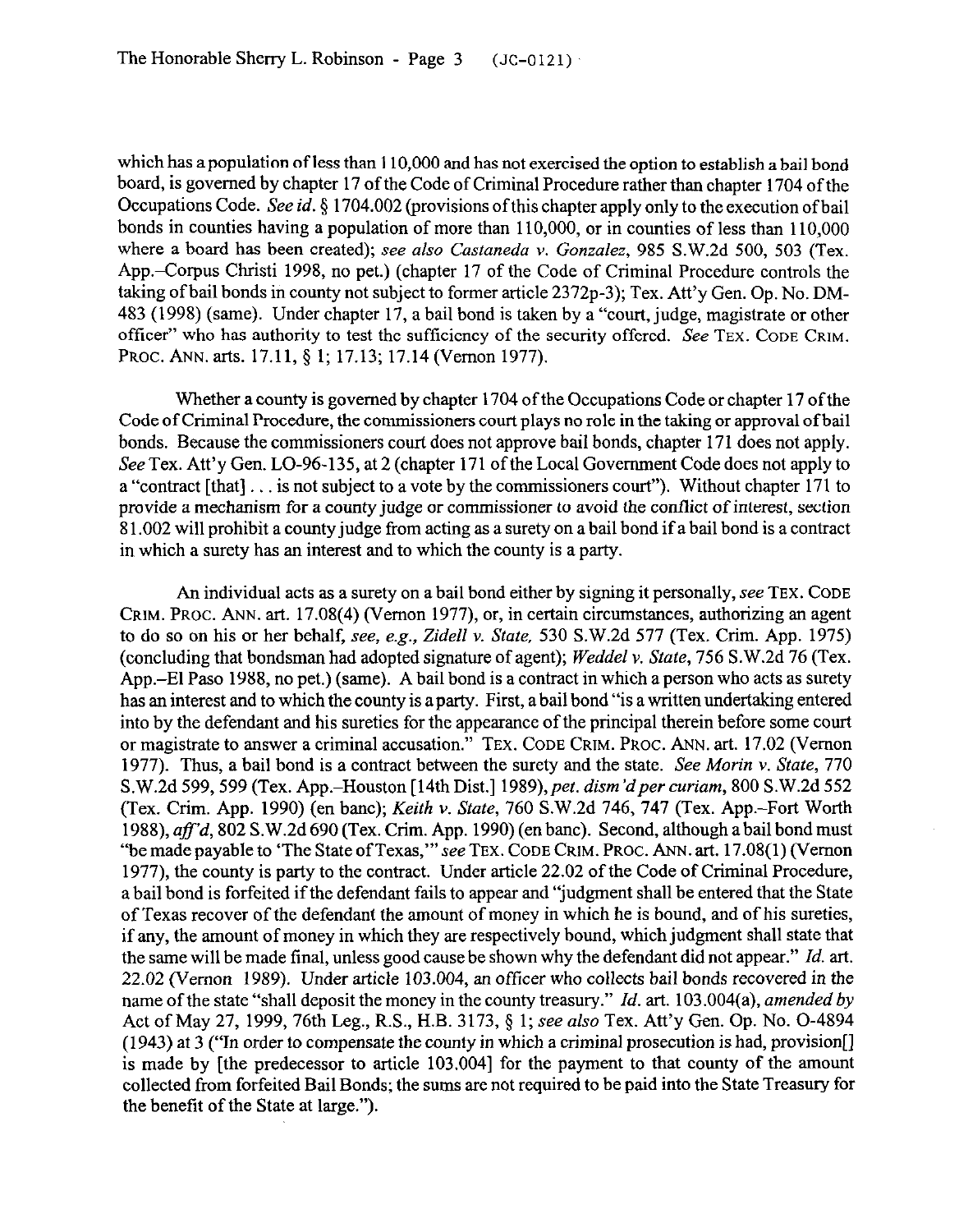On the basis of the foregoing statutes, Attorney General Opinion JM-927 concluded that when a county commissioner acts as a surety on a bail bond, he enters into a contract **making** the county the beneficiary if the principal fails to perform, a contract prohibited by section 81.002 of the Local Government Code. See Tex. Att'y Gen. Op. No. JM-927 (1988) at 2. The rationale of that 1988 opinion was implicitly affirmed by the Texas Supreme Court's subsequent acknowledgment, in a case involving the same county commissioner, that a bail bond forfeiture judgment is a debt owed to the county rather than a debt owed to the state. See Orange County v. Ware, 819 S.W.2d 472 (Tex. 1991) (holding that county was entitled to withhold salary of county commissioner on the basis of bond forfeitures owed to the county). Furthermore, as you point out, a bail bond is conditioned by statute on the agreement that the principal and sureties "will pay all necessary and reasonable expenses incurred by any and all sheriffs or other peace officers in rearresting the principal in the event he fails to appear before the court or magistrate named in the bond at the time stated therein." TEX. CODE CRIM. PROC. ANN. art. 17.08(6) (Vernon 1977). Thus, by acting as a surety on a bail bond, the surety agrees to pay any expenses the county may incur in rearresting the principal.

In sum, a bail bond is a contract in which the surety haa an interest and to which the county is a party. Therefore, a county judge is prohibited by section 81.002 of the Local Government Code from acting as a surety on a bail bond in the county. *Accord* Tex. Att'y Gen. Op. No. JM-927 (1988) (county commissioner's oath of office prohibits him from acting as surety on bail bond in which county and the commissioner have an interest).

You suggest that the county judge believes that he is not subject to the strictures of section 8 1.002 with respect to bail bonds because he is also an attorney. See Request Letter at 5. It appears that he bases this belief on section 82.064(b) of the Government Code, which provides that a county judge may not practice law "except in cases over which the court in which the judge... serves has neither original nor appellate jurisdiction," see TEX. GOV'T CODE ANN. § 82.064(b) (Vernon 1998), and chapter 1704 of the Occupations Code, which excepts an attorney from its licensing requirements when the attorney acts as a surety for clients he or she actually represents in criminal cases, see TEX. Occ. CODE ANN. § 1704.163. But chapter 1704 is inapposite here because it does not apply to the taking or approval of bail bonds in Waller County. And even in a chapter 1704 county, bail bonds executed by attorneys who are exempt from licensing are governed by chapter 17 of the Code of Criminal Procedure. See Tex. Att'y Gen. Op. No. DM-483 (1998) at 6 ("the sufficiency of the security offered by an attorney who executes a bail bond for a client is governed by the Code of Criminal Procedure"). The Code of Criminal Procedure makes no distinction between attorneys and other individual sureties. Furthermore, section 82.064(b) of the Government Code, which merely permits county judges to engage in the private practice of law in certain courts, does not create an exception to conflict of interest statutes, such as section 81.002 or chapter 171 of the Local Government Code. In sum, all county judges who are attorneys and act as sureties on bail bonds for clients they represent in criminal cases are prohibited by section 81.002 from doing so in the counties where they preside.

Second, you ask whether a county judge may "ethically and/or legally continue to maintain [an] interest in a bail bond business in the county where he presides . . . (In the instant case, transfer the business to his mother.)" Request Letter at 1. We gather from your brief that you are concerned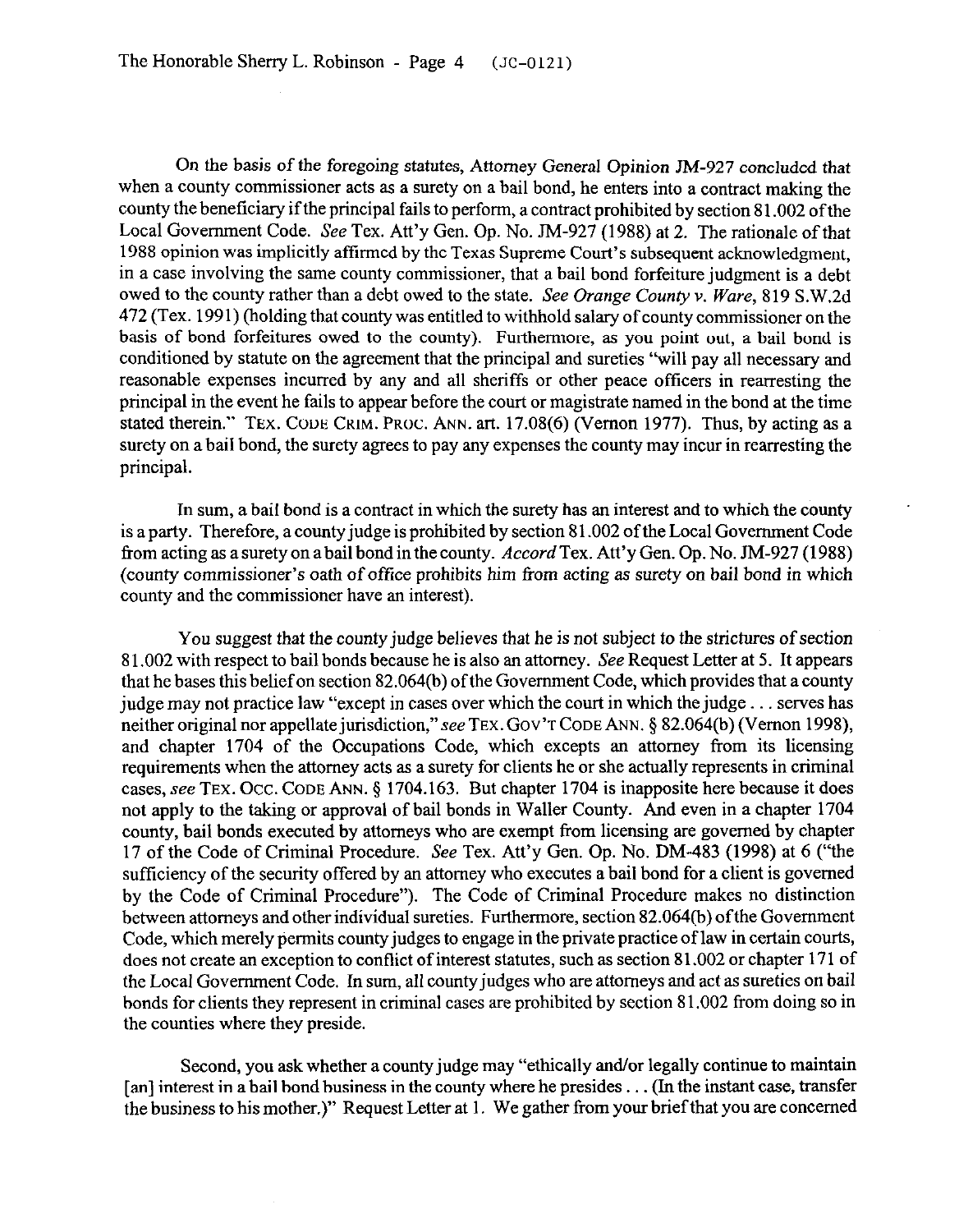that the county judge has transferred the bail bond business that he used to operate to his mother and that she is signing as surety on bail bonds in the county. See *id.* at 4. Your second question raises two issues: (i) whether the county judge may have an interest in a bail bond business in the **county**  and (ii) whether the county judge has an interest in bail bonds signed by his mother. We begin with your second concern.

This office cannot ultimately resolve whether a county judge has an interest in a bail bond signed by his mother. Again, chapter 171 of the Local Government Code does not **apply because**  the commissioners court takes no action with respect to the taking of bail bonds. Section 81.002 of the Local Government Code will apply if the county judge has an interest in the bail bond, which he may have even if he has not signed it. Unlike chapter 171, which provides that a local public official has a substantial interest in any business entity in which a close family member has a substantial interest, see TEX. LOC. GOV'T CODE ANN. § 171.002(c) (Vernon 1999), however, the section 81.002 disqualification does not extend to a contract merely because a county judge's or commissioner's close relative has an interest in the contract. See Tex. Att'y Gen. Op. No. H-354 (1974) at 3 (opining that the conflict of interest disqualification of the common law and of the statutory predecessor to section 8 1.002 of the Local Government Code "does not extend beyond the state employee himself.... [T]he mere relationship of two brothers is not, in and of itself, sufficient to establish the prohibited interest."). Section 8 1.002 will apply to a family member's contract only if the county judge or commissioner himself has an interest in the contract, which is generally a question of fact. See *id.* (whether county commissioner has an interest in county contract with brother's corporation is a question of fact). For example, a county judge or commissioner might have an interest in **a county** contract with a family member's business if the county judge or commissioner himself has a financial interest the business. Thus, the determination whether a county judge has an interest in a bail bond signed by a surety with whom he has as a family relationship will depend upon the facts. *Accord Tex.* Att'y Gen. LO-88-127, at 2 (whether county commissioner haa an interest in bail bonds of bail bond business that he has transferred to his son "is a fact question that this office cannot resolve").

You point out that when sureties sign the form bail bond in your county, they bind themselves and their "heirs, executors and administrators, jointly and severally." See Request Letter, Attachment B, "Sample of Bail Bond." You suggest that the county judge has an interest in any bail bond signed by his mother on the basis that he is his mother's heir. *Id.* **at 4.** Whether the county judge is actually his mother's heir, however, will depend upon the facts. Furthermore, even assuming that the county judge is his mother's heir, this future interest seems a rather tenuous basis on which to conclude that he has an interest in contracts to which she is a party, although it may be a sufficient interest for purposes of section 81.002 in certain factual circumstances. We cannot conclude as a matter of law, however, that the county judge has an interest his mother's contracts sufficient to invoke section 81.002 merely because he may be her heir.

Finally, we address whether a county judge may have an interest in a bail bond business in the county. As we have said, a county judge is prohibited *from* having an interest in a bail bond executed in the county. Aside from that prohibition, we are not *aware* of any provision that would preclude a county judge from having an interest in a bail bond business in the county. While the countyjudge in a county governed by chapter 1704 may be a member of the county bail bond board,

 $\bar{z}$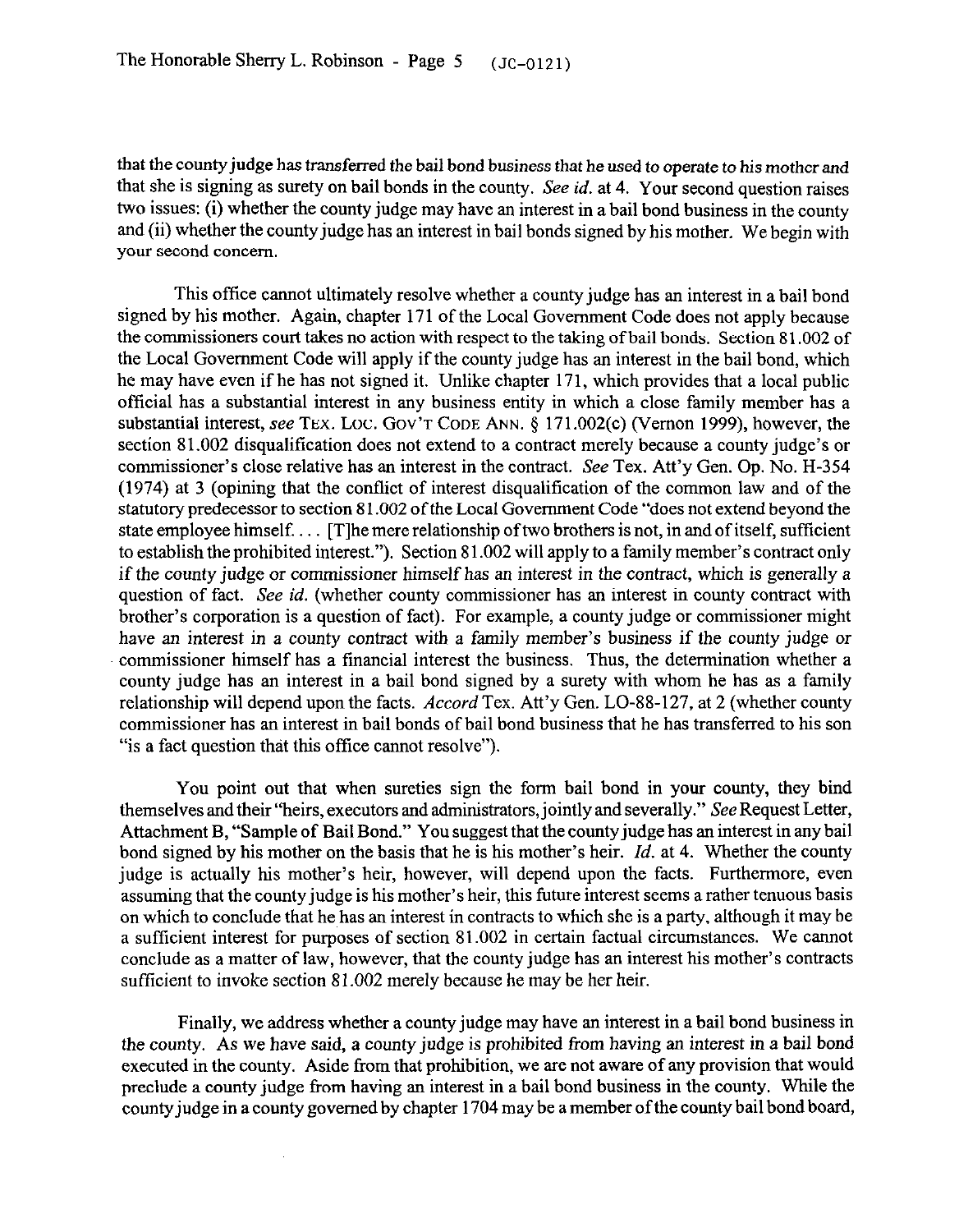see TEX. Occ. CODE ANN. § 1704.053(3), that is not a concern in your county, which is not governed by that statute and has no bail bond board. Chapter 171 of the Local Government Code provides a mechanism for a county judge to avoid any conflicts of interest that might arise ifthe commissioners court takes action that will affect a business in which he or she has an interest. In your case, if either the county judge or his mother has a "substantial interest" in the bail bond business, the county judge must follow the dictates of chapter 171 of the Local Government Code before the commissioners court takes any action that has a special economic effect on the bail bond business. See TEX. Loc. Gov't Cope Ann. §§ 171.002 (defining "substantial interest"); 171.004 (required procedures) (Vernon 1999); Tex. Att'y Gen. LO-88-136 (discussing whether county commissioner, a former bondsman who had transferred bail bond business to his son, could participate in a commission action that might affect collection of bond forfeitures); see also Orange County v. Ware, 819 S.W.2d 472 (Tex. 1991) (county entitled to withhold salary of county commissioner on the basis of bond forfeitures owed to the county).